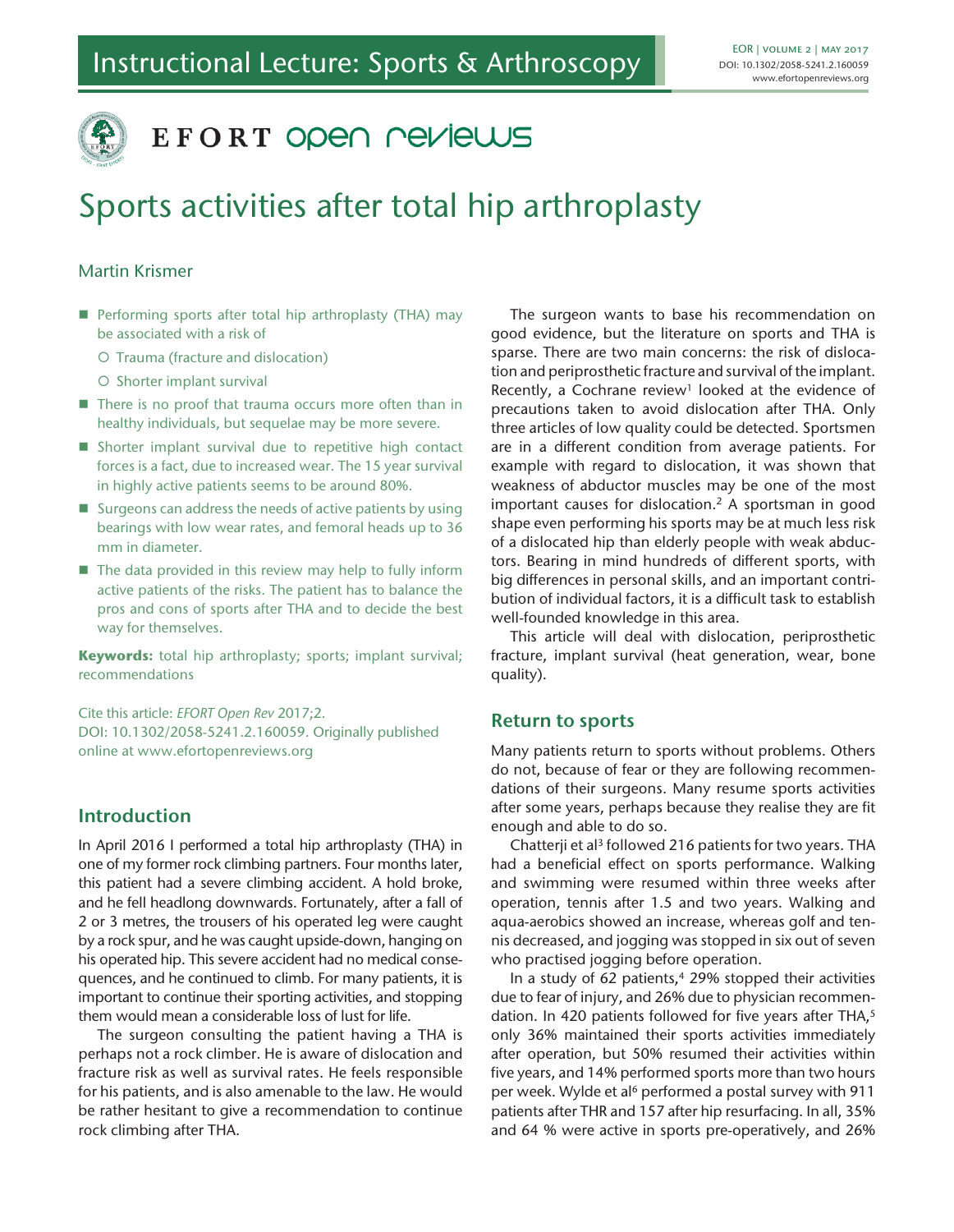# EFORT OPEN PEVIEWS

and 23%, respectively, were unable to return to sports post-operatively, mainly due to pain, inability to do the required movements, medical advice, or fear of damaging the joint. Williams et al<sup>7</sup> evaluated 736 patients with several questionnaires one year after THA (343), hip resurfacing (82), and other arthroplasty procedures. UCLA score as a measure of activity level increased from 4.5 to 6.3. Pre-operatively, only 17% had a UCLA activity score of seven or more, and at one year post-operatively this increased to 43%.

In a study on jogging, $8$  33 patients went jogging preoperatively and 23 post-operatively. After a mean followup of five years, no patient complained of pain, and no hip showed loosening.

Lefevre et al<sup>9</sup> investigated whether judo could be practised after joint replacement. A total of 27 patients had a THA. All patients stopped competitive judo. In total 80% began practising judo again after a mean of four months after surgery. The mean follow-up was nine years. Two revisions due to loosening occurred.

Fouilleron et al<sup>10</sup> followed 40 patients practicing running before hip resurfacing arthroplasty. A total of 92% resumed running, with a mean time devoted to running of three hours per week. In a similar study of 50 patients engaged in high impact activities, $11$  82% resumed their sports at a high level after hip resurfacing. Fisher et al<sup>12</sup> studied 117 patients after resurfacing arthroplasty, with a mean age at operation of 54 years. Of these, 87% took part in sporting activities. Preferred sports were golf, swimming, dancing and cycling.

Return to sports is common. The extent is influenced by recommendations and by fear of damaging the artificial joint. The pre-operative activity level plays an important role. Even judo and running are resumed when performed before surgery.

# **Loads in the hip joint**

There is good data on the loads in the hip joint, and their increase during sports (Table 1).

Bergmann et al<sup>13</sup> in 1999 described a hip prosthesis for *in vivo* measurement of joint force and temperature, and the same authors published in 200114 *in vivo* loads in the hip obtained in four patients, 11 to 33 months after implantation. The results showed that loads in the hip joint can by far exceed bodyweight. Later, the same team also published data on stumbling<sup>15</sup> showing that loads up to nine times bodyweight can occur, when several steps are required to regain stability.

Giarmatzis et al16 calculated the hip loads based on gait laboratory data of 20 patients. Peak loads per bodyweight exceeded those of Bergmann by far. Li et al<sup>17</sup> used gait laboratory data to calculate hip reaction forces in 38 healthy individuals and 15 asymptomatic THA patients. The asymptomatic THA patients showed comparable values with healthy individuals in the first half of the gait cycle, but 30% lower peak loads at toe-off.

Van den Bogert et al<sup>18</sup> used an accelerometer in nine males and calculated hip forces based on these data. Measurements were also performed in intermediate to expert alpine skiers.

Cleather et al<sup>19</sup> calculated the hip loads in 12 weightlifters based on a motion capture system and a ground-force plate.

The most reliable results can be expected from direct measurement.<sup>14,15</sup> The results of Giarmatzis et al<sup>16</sup> seem to be overestimated. The maximum peak loads in sports (weight lifting)<sup>19</sup> are in the range of a stumbling, almost falling, patient.<sup>15</sup>

# **Heat generation in artificial hip joints**

Friction in the bearing and resulting heat generation may endanger implant survival. Bergmann et al<sup>20</sup> measured heat *in vivo* in seven hip prostheses of five patients between ten and 58 months after operation. The peak temperatures in one hip with polyethylene cups rose up to 43.3 °C after an hour of walking (even the rectal temperature rose by 0.7 °C to 37.8 °C), the average peak temperature of all hips after operation was 41.4 °C. In the same patient with bilateral THA and different bearings, the peak temperature was 43.1 °C in the polyethylene cup and 41.4 °C in the alumina ceramic cup. During cycling the average peak force was 45% of the value during walking, and the peak temperatures after cycling were 39.9 °C. Two patients with low peak temperatures had a high body weight but were physically very active. The authors assume that adaptation due to training may increase perfusion rates in soft tissues. Large numbers of load cycles also decrease friction, and this may contribute to lower temperatures.

In a finite element analysis $21$  these data were used to determine whether temperatures can heat up to a critical level. Implants with a cobalt-chromium head and a polyethylene cup are unfavourable and can elevate the temperature in the synovium to more than 46 °C. The temperature in the femur did not exceed the critical temperature of 45 °C. With different materials lower temperatures can be expected. The cup temperature exceeded this threshold only in two models, ceramic-on-ceramic and high friction, and cobalt-chrome on cobalt-chrome and high friction. In the capsule and synovial fluid, only four models did not heat up to the critical threshold of 42 °C: cobalt-chrome stems (due to a high thermal conductivity of 47 W/mK (watts per meter-kelvin) in comparison with 7.2 for titanium stems), having better lubrication or better heat transfer due to head-cup separation, as well as with increased volume of synovial fluid.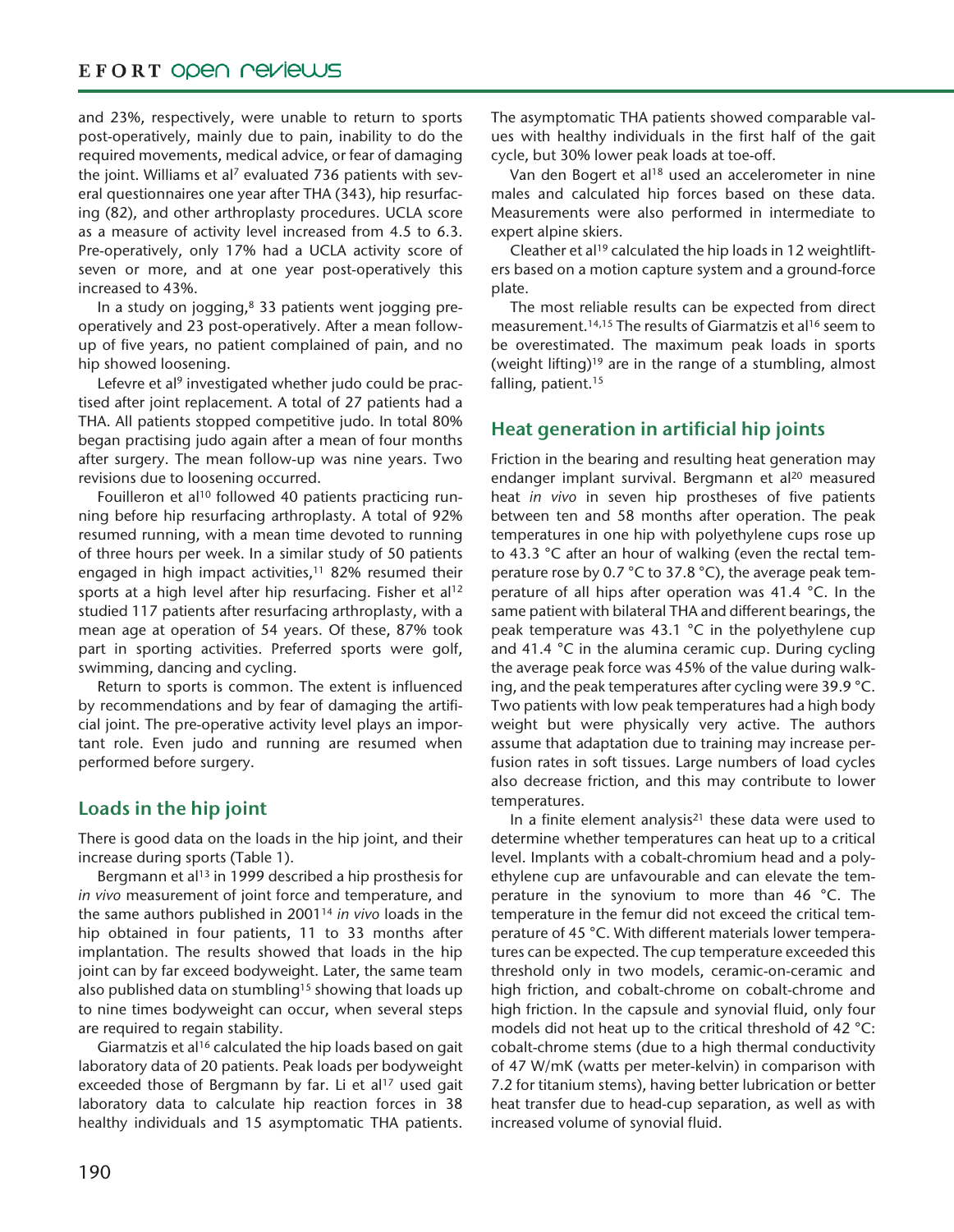|                      |                      |         | Bergmann 2001 <sup>14</sup> Bergmann 2004 <sup>15</sup> Van den Bogert | 199918 | Cleather 2016 <sup>19</sup>            | Giarmatzis 2015 <sup>16</sup> | Li 2014 <sup>17</sup> |
|----------------------|----------------------|---------|------------------------------------------------------------------------|--------|----------------------------------------|-------------------------------|-----------------------|
|                      |                      | In vivo |                                                                        |        | Calculated (gait lab or accelerometer) |                               |                       |
| Walking              | Slow                 | 240%    |                                                                        |        |                                        | 420%                          |                       |
|                      | Normal, operated     | 240%    |                                                                        |        |                                        | 480%                          | 330%                  |
|                      | Normal, not operated |         |                                                                        | 250%   |                                        |                               | 370%                  |
|                      | Fast                 | 250%    |                                                                        |        |                                        | 540%                          |                       |
| Running              |                      |         |                                                                        | 520%   |                                        | 910%                          |                       |
| <b>Stairs</b>        | Up                   | 250%    |                                                                        |        |                                        |                               |                       |
|                      | Down                 | 260%    |                                                                        |        |                                        |                               |                       |
| Standing up          |                      | 190%    |                                                                        |        |                                        |                               |                       |
| Sitting down         |                      | 160%    |                                                                        |        |                                        |                               |                       |
| Knee bend            |                      | 140%    |                                                                        |        |                                        |                               |                       |
| Stumbling            |                      |         | 870%                                                                   |        |                                        |                               |                       |
| Weight Lifting       | Jumping              |         |                                                                        |        | 550%                                   |                               |                       |
|                      | Landing              |         |                                                                        |        | 600%                                   |                               |                       |
|                      | Push Jerking         |         |                                                                        |        | 780%                                   |                               |                       |
|                      | Jerk Catching        |         |                                                                        |        | 840%                                   |                               |                       |
| Alpine skiing        | Short steep          |         |                                                                        | 520%   |                                        |                               |                       |
|                      | Short flat           |         |                                                                        | 400%   |                                        |                               |                       |
|                      | Long steep           |         |                                                                        | 390%   |                                        |                               |                       |
| Cross country skiing | Long flat            |         |                                                                        | 290%   |                                        |                               |                       |
|                      | Classical            |         |                                                                        | 320%   |                                        |                               |                       |
|                      | Skating              |         |                                                                        | 360%   |                                        |                               |                       |

Table 1. Average peak loads in percentage of bodyweight in the hip joint during different activities. 100% is the force on the individual due to gravity. **240% means 2.4 times the force due to the individual body mass. Numbers were rounded to 10% steps. The values of Van den Bogert 1999 were estimated from graphs**

Damm et al22 measured *in vivo* friction moments during walking in ten patients up to 13 months after operation, and quoted the values at three and 12 months after operation. The gait velocity did not change in the observation period. At three months, peak friction moments for the two extreme values of the gait cycle were 0.17% and 0.23 % BW m (bodyweight metre) respectively, and at 12 months post-operatively 0.11% and 0.17 % BW m. Friction decreased a lot, but with high individual variation, from 100% decreased to 40% increase. This variation may be caused by 'running-in' effects of the THA, influenced by individual activity levels and by increase in synovial fluid viscosity.

Repeated loading of the bearing may lead to critically high temperatures in the synovium and joint capsule. This can be influenced by material selection by the surgeon, choosing bearings with low friction, and stems with high thermal conductivity. There are considerable 'running-in' effects more pronounced in individuals with higher activity levels leading to lower friction and lower joint temperature.

# **Implant survival**

Gschwend et al<sup>23</sup> conducted a comparative trial comparing two cohorts of 50 patients each, ten in each cohort with a bilateral hip, matched for age, sex, height, and bodyweight. One cohort regularly carried out winter sports (alpine skiing and/or cross-county skiing), the other cohort did not. The active cohort performed also other sports like trekking, cycling and swimming. After ten years, 30 and 27 patients remained, respectively. The skiers had a higher wear rate of 2.1 mm compared with 1.5 mm, and very active patients of 3 mm to 4 mm. At ten years, active patients were more satisfied with the operation (28/30 vs 19/27). In active patients, one cup and one stem were loose, and eight patients had osteolytic spots due to wear. No loosening occurred in the non-active cohort, and osteolysis only in three cases.

Ollivier et al24 retrospectively compared 70 patients engaged in high-impact sports with 140 who had low activity levels, after a minimum follow-up of ten years. The average age was 59 years, and average BMI 25. The mean HHS (Harris hip score) improved from 54 to 88 in active patients, and from 55 to 69 in the low-activity group. Polyethylene wear was higher in the active group, being 1.6 mm *versus* 0.7 mm, respectively. A total of 14/70 implants in the active group and 9/140 in the low-activity group had implant revision. Survival after 15 years was 80% in the high-impact sports group and 93.5% in the low activity group.

In a study in 34 young patients,<sup>25</sup> activity was measured with a questionnaire and a pedometer, and linear wear was measured. Average gait cycles and wear were similar to reported values in older patients. The authors used a polyethylene liner and 22 mm or 28 mm cobaltchrome or alumina ceramic heads. Mean linear wear rate was 0.16 mm/year. Wear rate did not correlate with activity, but the statistical power of the study was low.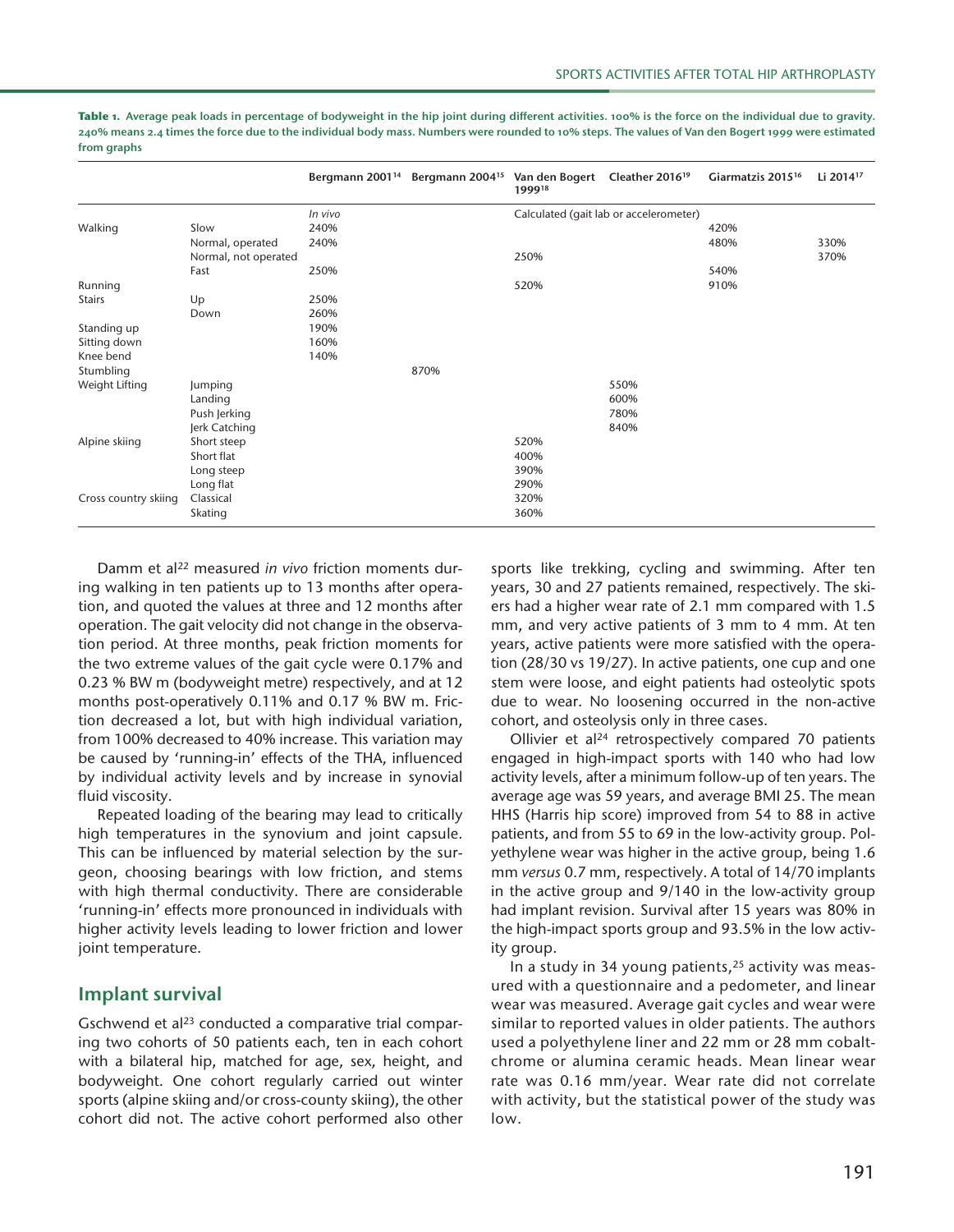# EFORT OPEN PEVIEWS

|                |                      | Klein 200730            | Healy 2008 <sup>31</sup> | Swanson 200932          | Laursen 201433          |
|----------------|----------------------|-------------------------|--------------------------|-------------------------|-------------------------|
| 'Low impact'   | Walking              | $\boxed{\mathsf{x}}$    | $\pmb{\times}$           | $\overline{\mathbf{x}}$ |                         |
|                | Swimming             | $\boxed{\mathsf{x}}$    | $\boxed{\mathsf{x}}$     | $\boxed{\mathsf{x}}$    | $\boxed{\mathsf{x}}$    |
|                | Golf                 | $\overline{\mathsf{x}}$ | $\pmb{\times}$           | $\boxed{\mathsf{x}}$    | $\mathbf{\overline{x}}$ |
|                | Stairclimbing        | $\boxed{\mathsf{x}}$    |                          | $\pmb{\times}$          |                         |
|                | Aerobics             | $\boxed{\mathsf{x}}$    |                          |                         | $\boxtimes$             |
|                | Stationary bicycle   | ×                       |                          |                         | $\boxed{\mathsf{x}}$    |
|                | Road cycling         | $\boxed{\mathsf{x}}$    | $\odot$                  | $\overline{\mathbf{x}}$ | $\boxed{\mathsf{x}}$    |
|                | Cross-country skiing | ×                       | $_{\odot}$               |                         | $\boxed{\mathsf{x}}$    |
|                | Hiking               | X                       | $_{\odot}$               |                         | $\boxed{\mathsf{x}}$    |
|                | Pilates              | X                       |                          |                         | $\boxed{\mathsf{x}}$    |
|                | Rowing               | ×                       | $\odot$                  |                         | $\mathbf{\overline{x}}$ |
|                | Dancing              | $\boxed{\mathsf{x}}$    | $\odot^*$                |                         | $\boxed{\mathsf{x}}$    |
|                | Bowling              | $\boxed{\mathsf{x}}$    | $_{\odot}$               |                         | $\boxed{\mathsf{x}}$    |
|                | Double tennis        | ×                       | $\odot$                  | ×                       | $\boxed{\mathsf{x}}$    |
| 'Intermediate' | Downhill skiing      | $\odot$                 | $_{\odot}$               | $\odot$                 | $_{\odot}$              |
|                | Snowboarding         | Ø                       |                          |                         | $\circledcirc$          |
|                | Weightlifting        | $\odot$                 | $_{\odot}$               |                         | $\boxed{\mathsf{x}}$    |
|                | Badminton            |                         |                          |                         | $_{\odot}$              |
|                | Mountain biking      |                         |                          | $\odot^{\star\star}$    | $\boxed{\mathsf{x}}$    |
|                | Canoe/ kayak         |                         |                          |                         | $\mathbf{\overline{x}}$ |
|                | Horseback riding     |                         | $_{\odot}$               |                         | $\boxed{\mathsf{x}}$    |
| 'High impact'  | Jogging, running     | $\circledcirc$          | $\circ$                  | $\circ$                 | $\pmb{\times}$          |
|                | Aerobics             | $\odot$                 |                          |                         | $\odot$                 |
|                | Single tennis        | $\circ$                 | $\odot$                  | $\circ$                 | $\pmb{\times}$          |
|                | Rock climbing        |                         | $\odot$                  | $x$ ***                 |                         |
| Contact sports |                      | $\circ$                 | $\circ$                  |                         | $\circ$                 |

#### **Table 2. Recommendations based on surveys in surgeons categorising different sports in three categories**

Recommended, allowed, unlimited.

Not recommended, not allowed, discouraged.

Allowed with experience, with restrictions (eg. tennis only double), occasional.

Contact sports: football, hockey, handball, basketball, baseball, volleyball (intermediate in Healey). Aerobics separated in high and low impact.

\*'Square dancing', \*\* 'Cycling off-road', \*\*\*'Climbing'.

#### *Summary*

Active patients obviously show higher wear rates associated with a higher risk of osteolysis and implant loosening.

### **Dislocation**

The dislocation rate in the article of Ollivier et al<sup>24</sup> mentioned above was 1.4% in the activity group and 1.9% in the low-activity group, with no significant difference. In the above mentioned study of Lefevre et al<sup>9</sup> no dislocation occurred in 22 patients who returned to judo after THA.

Kostensalo et al26 determined the risk of dislocation in more than 40 000 hips. The rate of revision for dislocation was 1.74% for 28 mm heads, 0.5% for 32 mm and 36 mm heads, and 0.13% for heads larger than 36 mm. In patients younger than 50 years, the risk was 0.5%, and for those older than 50 years greater than 1%. The authors conclude that the low risk of revision for dislocation does not justify using heads larger than 36 mm, which are associated with higher wear.

#### *Summary*

Dislocation is not more frequent in active patients. Surgeons can reduce the risk by using heads up to 36 mm diameter.

## **Peri-prosthetic fracture**

In a register study, $27$  the rate of periprosthetic fracture was 0.9% five years after primary THA ( $n = 52$  136), and 1.7% after ten years. It is lower in males (0.6% and 1.2%) than in females (1.1% and 2.1%). Increased age is associated with a higher fracture risk.

Mc Grory28 reported a rate of 0.4% of femoral fractures in the Mayo Clinic records. Two of these cases occurred during winter sports.

Bedigrew et  $al^{29}$  measured bone mineral density with dual energy x-ray absorptiometry(DEXA) after THA and hip resurfacing at six weeks, six months, one year, and two years. At six months, there was no decrease in bone density in the femoral neck. Owing to increased bone mineral density in most of the Gruen zones also in THA, the authors believe that patients may return to high-impact activities at six months.

Activity may increase bone mineral density. There is no proof that periprosthetic fractures due to accidents of particular sports occur more often in the presence of a THA. However, the sequelae are more severe after THA.

### **Recommendations**

Most recommendations are based on surveys conducted by surgeons in the United States. Klein et al<sup>30</sup> conducted a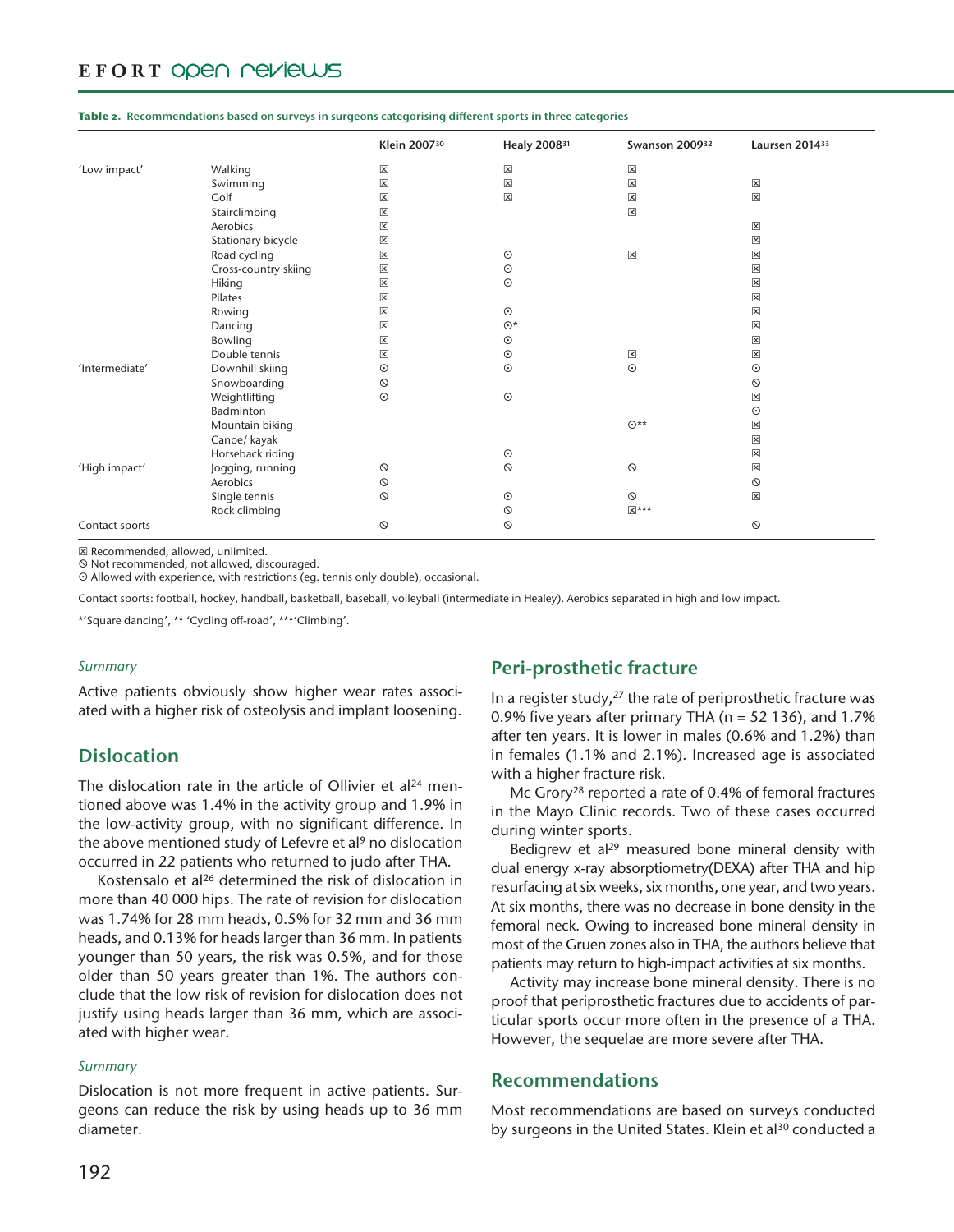web questionnaire mainly in members of the American Association of Hip and Knee surgeons (AAHKS) with a 72% response rate. Their results are here categorised as "allowed", if more than half of the surgeons agreed to allow the particular sport. Healy et  $al<sup>31</sup>$  performed a current concepts review based on a survey sent to members of the Hip Society (unpublished). The intermediate category in the table  $(\odot)$  is either "allowed with experience" or "no consensus". Swanson et al<sup>32</sup> distributed a questionnaire to members of the AAHKS and had similar results.

In Europe, Laursen et  $al^{33}$  asked all Danish experts (heads of departments) performing more than 100 prostheses implants per year regarding the most popular sports in the Danish 60 to 69 year-old population (Table 2).

Surgeons in a country where legal liability plays an important role are inclined to give cautious recommendations. This may explain the differences between recommendation in the US and in Denmark. Recommendations given in the past are often taken as textbook knowledge and are repeated in the next survey without own considerations.

Many activities were categorised as "low impact", although they can be practised as low as well as "high impact" activities. There is a need for a better characterisation of some sports.

Sports with a high risk of accidents like downhill skiing or horseback riding are qualified as intermediate. Perhaps sports familiar to surgeons are more likely to be recommended.

The confounders (adaptation to sports, different levels of sport performance), the conceptual extension of some sports (weight-lifting: lifting 5 kg weights vs the 200 kg weights), the liability background and sociological factors (textbook knowledge, preferred sports by surgeons) make recommendations based on surveys difficult.

The main risk in high impact sports after THA is implant loosening due to repetitive high contact loads. The 15-year survival in highly active patients seems to be around 80% for bearings used about 20 years ago. The dislocation and fracture risk is low. Surgeons can address the needs of active patients by using bearings with low wear rates, and heads up to 36 mm in diameter.

**Author Information**

Department of Orthopaedics, Medical University of Innsbruck, Innsbruck, Austria

Correspondence should be sent to: Martin Krismer, Anichstrasse 35, A-6020 Innsbruck, Austria.

Email: martin.krismer@i-med.ac.at

**ICMJE Conflict of interest statement**

#### None

#### **Funding**

No benefits in any form have been received or will be received from a commercial party related directly or indirectly to the subject of this article.

#### **Licence**

© 2017 The author(s)

This article is distributed under the terms of the Creative Commons Attribution-Non Commercial 4.0 International (CC BY-NC 4.0) licence (https://creativecommons.org/ licenses/by-nc/4.0/) which permits non-commercial use, reproduction and distribution of the work without further permission provided the original work is attributed.

#### **References**

**1. Smith TO, Jepson P, Beswick A, et al.** Assistive devices, hip precautions, environmental modifications and training to prevent dislocation and improve function after hip arthroplasty. *Cochrane Database Syst Rev* 2016;7:CD010815.

**2. García-Rey E, García-Cimbrelo E.** Abductor biomechanics clinically impact the total hip arthroplasty dislocation rate: a prospective long-term study. *J Arthroplasty* 2016;31:484-490.

**3. Chatterji U, Ashworth MJ, Lewis PL, Dobson PJ.** Effect of total hip arthroplasty on recreational and sporting activity. *ANZ J Surg* 2004;74:446-449.

**4. Delasotta LA, Rangavajjula AV, Porat MD, et al.** What are young patients doing after hip reconstruction? *J Arthroplasty* 2012;27:1518-1525.e2.

**5. Huch K, Müller KA, Stürmer T, et al.** Sports activities 5 years after total knee or hip arthroplasty: the Ulm Osteoarthritis Study. *Ann Rheum Dis* 2005;64:1715-1720.

**6. Wylde V, Blom A, Dieppe P, Hewlett S, Learmonth I.** Return to sport after joint replacement. *J Bone Joint Surg [Br]* 2008;90-B:920-923.

**7. Williams DH, Greidanus NV, Masri BA, Duncan CP, Garbuz DS.** Predictors of participation in sports after hip and knee arthroplasty. *Clin Orthop Relat Res* 2012;470:555-561.

**8. Abe H, Sakai T, Nishii T, et al.** Jogging after total hip arthroplasty. *Am J Sports Med* 2014;42:131-137.

**9. Lefevre N, Rousseau D, Bohu Y, Klouche S, Herman S.** Return to judo after joint replacement. *Knee Surg Sports Traumatol Arthrosc* 2013;21:2889-2894.

10. Fouilleron N, Wavreille G, Endjah N, Girard J. Running activity after hip resurfacing arthroplasty: a prospective study. *Am J Sports Med* 2012;40:889-894.

**11. Girard J, Miletic B, Deny A, Migaud H, Fouilleron N.** Can patients return to high-impact physical activities after hip resurfacing? A prospective study. *Int Orthop* 2013;37:1019-1024.

12. Fisher NE, Killampalli VV, Kundra RK, et al. Sporting and physical activity following hip resurfacing. *Int Orthop* 2011;35:977-980.

13. Graichen F, Bergmann G, Rohlmann A. Hip endoprosthesis for in vivo measurement of joint force and temperature. *J Biomech* 1999;32:1113-1117.

14. **Bergmann G, Deuretzbacher G, Heller M, et al.** Hip contact forces and gait patterns from routine activities. *J Biomech* 2001;34:859-871.

**15. Bergmann G, Graichen F, Rohlmann A.** Hip joint contact forces during stumbling. *Langenbecks Arch Surg* 2004;389:53-59.

**16. Giarmatzis G, Jonkers I, Wesseling M, Van Rossom S, Verschueren S.** Loading of hip measured by hip contact forces at different speeds of walking and running. *JBone Miner Res* 2015;30:1431-1440.

17. Li J, Redmond AC, Jin Z, et al. Hip contact forces in asymptomatic total hip replacement patients differ from normal healthy individuals: implications for preclinical testing. *Clin Biomech (Bristol, Avon)* 2014;29:747-751.

**18. van den Bogert AJ, Read L, Nigg BM.** An analysis of hip joint loading during walking, running, and skiing. *Med Sci Sports Exerc* 1999;31:131-142.